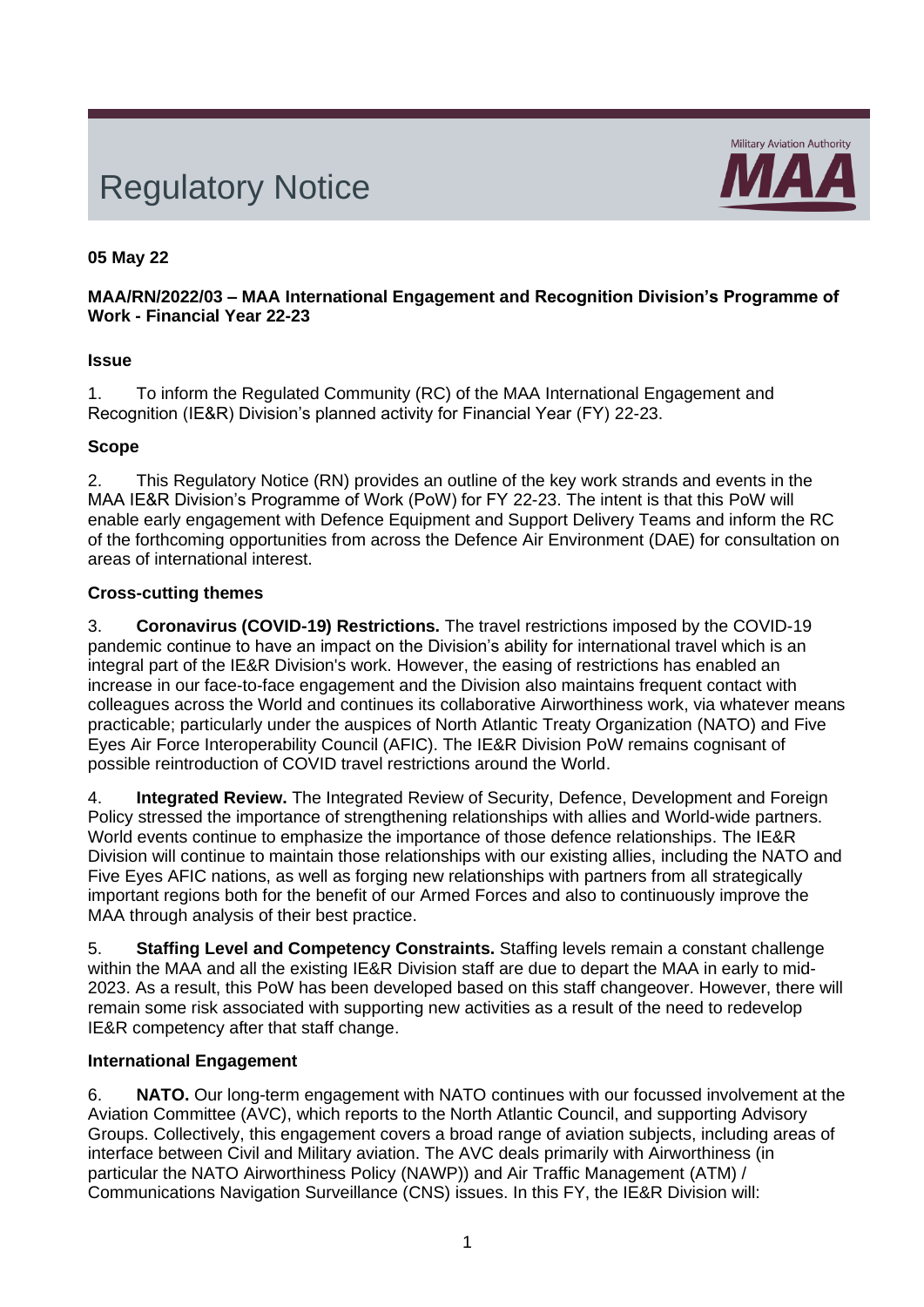a. Continue to support directly Director MAA (D MAA) at the 2 annual AVC meetings, including liaison with DAATM on ATM / CNS subjects, and will represent Head of UK Delegation when required.

b. Until the departure of the current IE&R1 incumbent in Jan 2023, continue to provide the Chair of the AVC's Airworthiness Advisory Group (AWAG), as well as providing MAA representation at the 2 annual AWAG meetings, where we will continue to:

(1). Actively support the implementation of the NAWP through participation as a member of a NATO Recognition Assessment Team.

(2). Actively progress with our Allies, our work on other areas of Airworthiness where NATO can add value in terms of standardization and interoperability.

(a) In particular, in the subject of Aircraft Cross Servicing (ACS) where the AWAG Chair is driving proposed improvements to STANAG 3430 / AASSEP-13 building on the UK's real-life experiences with Typhoon and F-35 interoperability.

7. **Five Eyes AFIC.** Through the IE&R Division, the MAA will continue to drive forward the Five Eyes AFIC Airworthiness Working Group's (Aw WG) 5 Year Roadmap with a focus on enabling interoperability at local commander level within an Authority-level Regulatory framework. The Aw WG will be delivered through 3 annual teleconferences and culminates in an annual Aw WG meeting, which should return to a face-to-face format in late 2022. In this FY, the MAA involvement with the Aw WG will focus on:

a. Enabling the flow down of Interoperability information in formats suitable for use by the Regulated Community.

b. Develop the use of the Operational Assessment Tool to provide an objective assessment of another nations' flight operation activities for Duty of Care purposes. This tool is part of the AFIC Aw AIR STD 2003 and is based on International Civil Aviation Organization (ICAO) Annex 6 - Operation Of Aircraft.

8. **European Military Aviation Authorities Conference (EUMAAC).** Although not linked to any international organization, the EUMAAC serves as a forum for nations across Europe to have an informal and frank exchange of views regarding strategic matters of aviation safety. Meeting annually in one of the seventeen participating EUMAAC nations, the Military Authorities are able to evaluate new ideas and intensify the dialogue with civil institutions. In 2022, the IE&R Division will:

a. Support the D MAA's attendance at the EUMAAC in the location to be confirmed and pending travel restrictions.

b. Contribute to the progression of solutions to any aviation safety issues emerging from the European Union Aviation Safety Agency (EASA) or EUMAAC nations, or via collaborations within NATO or Five Eyes AFIC.

### 9. **International Queries and Multi-National Air System Specific Meetings.**

a. **International Queries**. The IE&R Division will continue their regular engagement with the Foreign Liaison Staff in Main Building in support Defence Attaché queries, and Assistant Chief of the Air Staff's outer office to provide advice and guidance relating to international queries. In addition, and in light of the recent Integrated Review, the MAA will continue its support to Headquarters Integrated Air Defence System (HQ IADS), which is the standing military arm of the Five Power Defence Arrangement (FPDA) between Singapore, Malaysia, Australia, New Zealand and Great Britain; as well as hosting international visits to the MAA.

b. **F-35 Lightning**. IE&R DepHd will continue to support the Joint Airworthiness Authorities Council (JAAC) meetings of the F-35 programme, and the IE&R Division will seek to further exploit the benefits of Recognition in support of this programme. We will also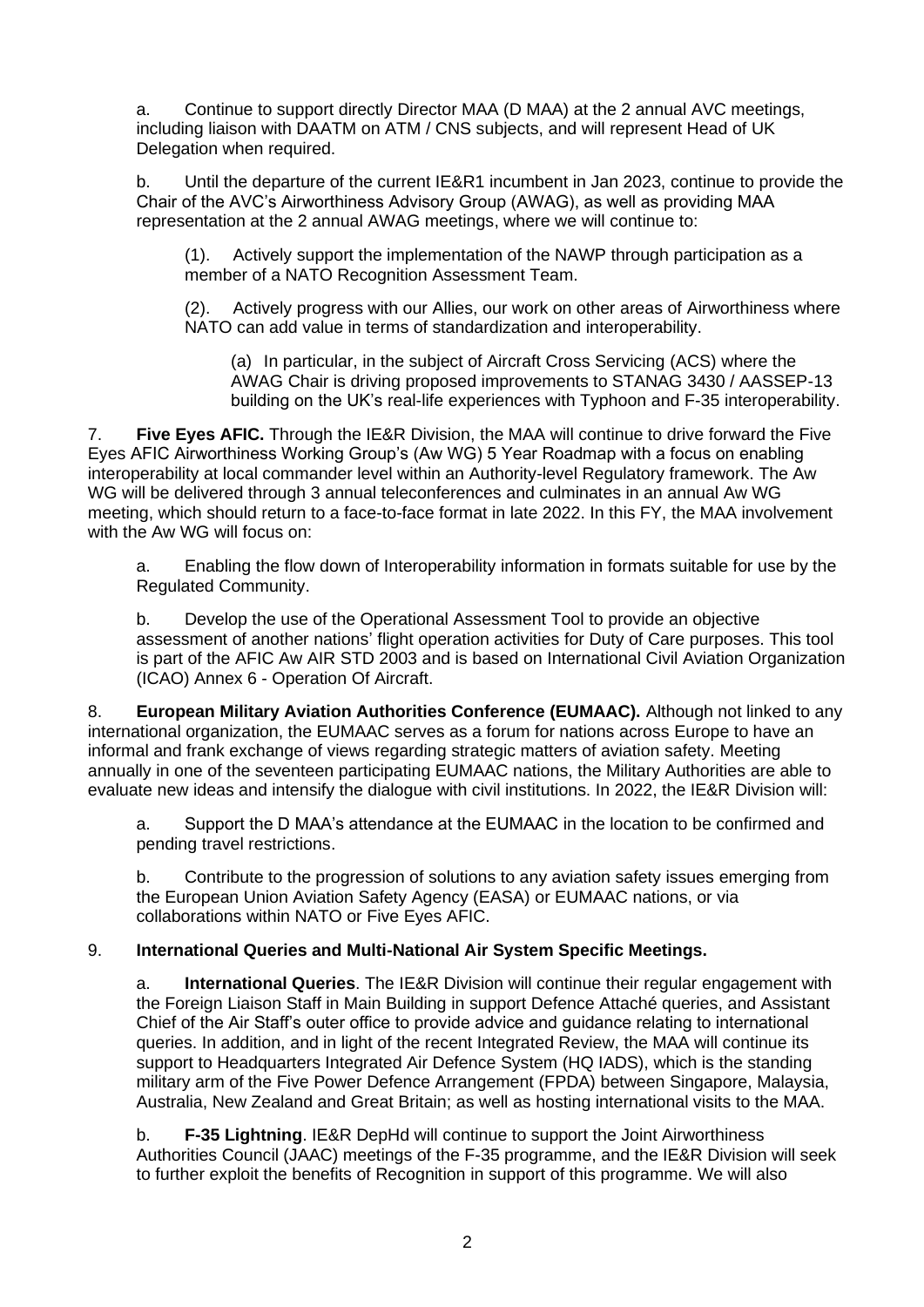continue our pivotal contribution to the European Air Group's F-35 Joint Maintenance initiative.

c. **Other Collaborative Air System Programmes**. The IE&R Division will provide support to the annual Typhoon Qualification and Certification Symposium, as well as various multi-national Air-Air Refuelling and Aeromedical interoperability initiatives.

## **Recognition**

10. The IE&R Division will lead, with the support of relevant Subject Matter Expert staff, the following Recognitions during FY 22-23 (some of which have been delayed from FY 21-22):

a. **The Netherlands**. Conduct the MAA Recognition of the Dutch MAA in support of the F-35 Lightning and Airbus A330 Voyager / Multi Role Tanker Transport (MRTT).

b. **Sweden**. Conduct the MAA Recognition of the Swedish MAA in support of the Future Combat Air System (FCAS), incorporating the Tempest Programme.

c. **Germany.** Conduct the renewal of MAA Recognition of Luftfahrtamt der Bundeswehr in support of Typhoon.

d. **USA**. Conduct the renewal of MAA Recognition of the three USA military airworthiness regulators:

- US Air Force Life Cycle Management Centre (AFLCMC).
- US Navy Airworthiness and CYBERSAFE Office (ACO).
- US Army Aviation and Missile Center (AvMC) Systems Readiness Directorate (SRD).

In parallel with the Face-to-Face USA Recognition visits, and in support of Apache E, Chinook CH-47 LR, F-35 Lightning, P-8 Poseidon and other air systems, the MAA will conduct focused engagement by the MAA Certification Division and IE&R personnel regarding aircraft Certification (including software change) processes. The aim of this work is to enable the MAA to more readily accept and use Certification decisions from the US certifying authorities.

e. **Australia.** Conduct renewal of the MAA Recognition of the Defence Aviation Safety Authority in support of F-35 Lightning, P-8 Poseidon and E-7 Wedgetail. This Recognition will also support Five Eyes AFIC and enable interoperability at a tactical level (ie ACS and Aeromedical equipment installation).

f. **New Zealand**. Conduct MAA Recognition of New Zealand's recently formed independent Military Aviation Authority, in support of Five Eyes AFIC and to enable interoperability at a tactical level (ie ACS and Aeromedical equipment installation).

g. **Canada**. Conduct the reciprocal MAA Recognition of the Canadian MAA (Director - Technical Airworthiness and Engineering Support) in support of AFIC and to enable interoperability at a tactical level (ie ACS and Aeromedical equipment installation). Canada conducted their Recognition of the MAA in 2020.

11. A complete list of the MAA's current Recognitions can be found on [GOV.UK](https://www.gov.uk/government/publications/maa-recognition) or by searching on the Internet for 'MAA Recognition'.

### **National Engagement**

12. IE&R Div will support the implementation of the MAA Engagement Strategy at a national working level. This Engagement Strategy focuses MAA engagement with the key stakeholders from within MOD, Academia, Industry and wider Government to ascertain their level of interest and influence of MAA outcomes; and at an international level to establish those new relationships and develop existing ones to promote UK interests.